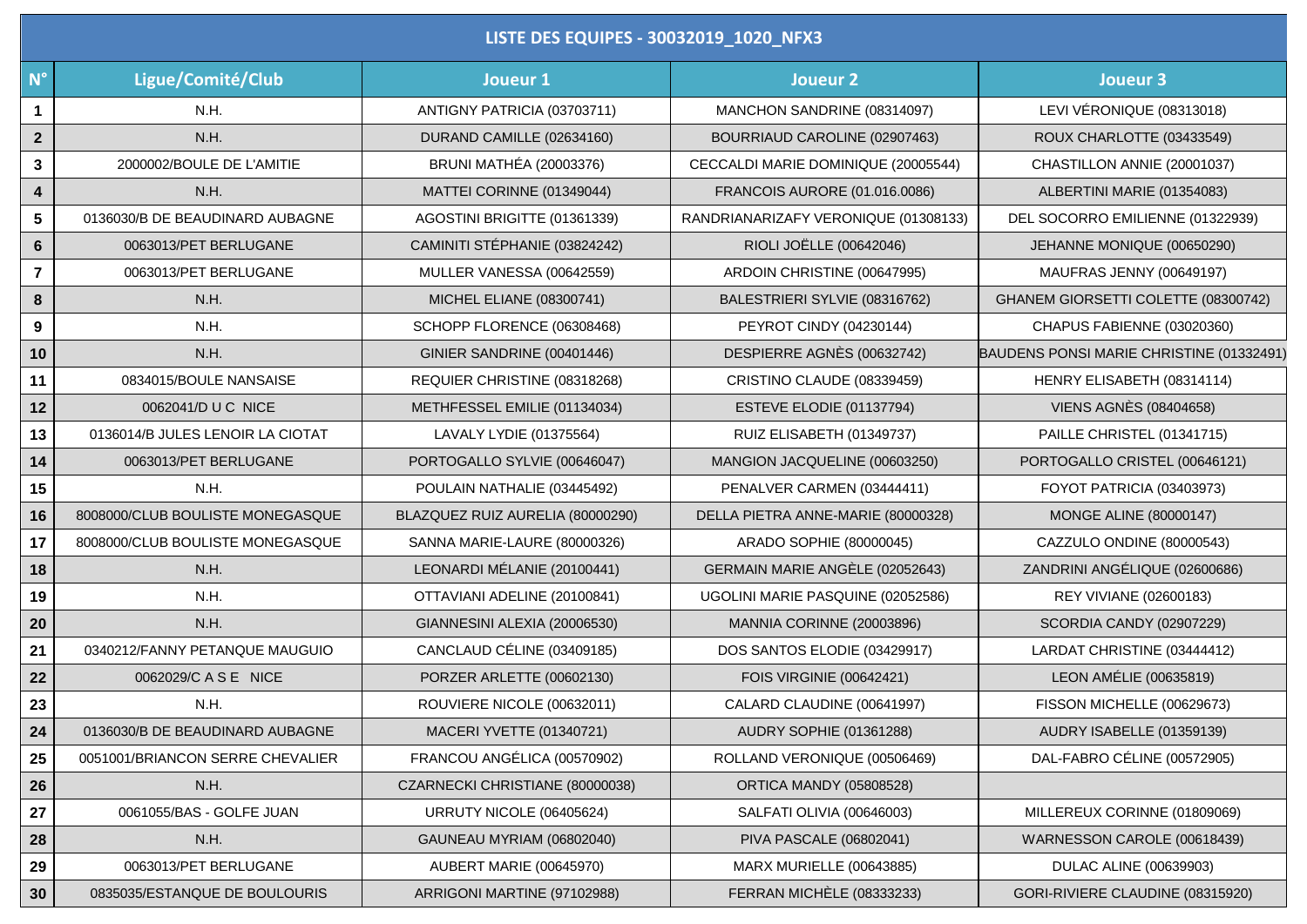| 31     | 0061034/A S C MOUANS SARTOUX     | <b>TOMAS AMÉLIE (00643106)</b>  | BIANCALANA VÉRONIQUE (00638535)       | ROFFAT VÉRONIQUE (00633552)      |
|--------|----------------------------------|---------------------------------|---------------------------------------|----------------------------------|
| 32     | 0834015/BOULE NANSAISE           | POGGI MICHELLE (08303443)       | BAZIN FLORENCE (08316816)             | HERRERO SANDRA (08316330)        |
| 33     | 8008000/CLUB BOULISTE MONEGASQUE | BOLIS MARIE LYNE (80000128)     | DUPREZ CATHERINE (80000026)           | LONGERON SANDRINE (80000069)     |
| 34     | N.H.                             | DONATINI JOSÉE (20001402)       | PONZEVERA MARINE (20006771)           | RENUCCI KATHIA (08318908)        |
| 35     | 0340214/PALAVAS PETANQUE         | LAPOUTGE ANAÏS (06504172)       | VIREBAYRE MARIE-CHRISTINE (03417575)  | TOUSSAINT KARINE (05709693)      |
| $36\,$ | N.H.                             | SOBLES CORINNE (00638458)       | <b>MOYSE MONICA (00639563)</b>        | PRIGOT LAURÈNE (00645709)        |
| 37     | 8008000/CLUB BOULISTE MONEGASQUE | AUBE ISABELLE (80000406)        | CLAPIER MIREILLE (80000009)           | VANGHELUWE MARIE-ANGE (80000289) |
| 38     | N.H.                             | <b>KELLER AGNÈS (00572164)</b>  | ARNAUD DE CAVALON CAROLINE (01321366) | HERRERO PATRICIA (03417497)      |
| 39     | 0061027/E S MIRANDOLAISE         | <b>PUJOL JÉNIFER (03211645)</b> | RACCA ANNE-MARIE (00650438)           | LEFEBVRE SEVERINE (00642345)     |
| 40     | 0062053/MINI BOULE               | NEDELEC SCYLIA (00646095)       | ALOSSI ANNA (00639443)                | ODDONE EMELINE (00627220)        |
| 41     | 0834028/PIEDS TANQUES ROCBARON   | MESCHIATTI DELPHINE (08306259)  | JULLIEN STÉPHANIE (08310709)          | BRONDINO CATHY (01362692)        |
| 42     | N.H.                             | <b>TONNER LISA (01373355)</b>   | PATRAQUE JOSÉPHINE (08432518)         | HODAPP FABIENNE (01366240)       |
| 43     | 0062041/D U C NICE               | LOVET LUDIVINE (01331336)       | FERNANDEZ EMILIE (00628962)           | AUBRIOT FANJA (03187975)         |
| 44     | 0834015/BOULE NANSAISE           | BOUCHIC GHISLAINE (01339053)    | SIGNETTI MARIE HELENE (08303908)      | IMBERT EDITH (08330994)          |
| 45     | 0046014/LA BOULE SULFUREUSE      | ALYANAKIAN PATRICIA (08319835)  | MODESTE THÉRÉSE (08427151)            | SAIDI NADJIBA (00413038)         |
| 46     | N.H.                             | DUBOIS CATHERINE (00641499)     | CALCAGNO MANUELLA (00610644)          | GUIBAUD FABIENNE (00641630)      |
| 47     | 0061029/GRASSE PETANQUE          | MATTUCCI MARINA (00644091)      | PAPALIA ISABELLE (00601548)           | BOSCHETTO DANIELLE (00620686)    |
| 48     | 0834028/PIEDS TANQUES ROCBARON   | MARCHETTI ALICE (08316366)      | JULLIEN MÉLANIE (08310708)            | GAUTHIER ESTELLE (08318509)      |
| 49     | 0840807/ORANGE LES PETANGUEULES  | PEYRONNET VIRGINIE (08434416)   | CHEVALIER ANTOINETTE (08409075)       | <b>GOTTI NADÈGE (08411471)</b>   |
| 50     | N.H.                             | LESAINE AGNÈS (03121349)        | MAHE MANON (04412588)                 | PICARD EMMA (06921375)           |
| 51     | 0061029/GRASSE PETANQUE          | LOZANO SYLVIE (01130105)        | CNOTKA LAURA (00634628)               | TOMASINI FABIENNE (00616296)     |
| 52     | N.H.                             | <b>TUR MARINE (01378771)</b>    | <b>SALAS LAURA (01372412)</b>         | SALAS CHANTAL (08433104)         |
| 53     | 0061013/PETANQUE ANTIBOISE       | DEL MERCATO ROSANE (00635090)   | SEER PATRICIA (00627747)              | MULLER OLIVIA (00647769)         |
| 54     | N.H.                             | LALO CHRISTELLE (09411796)      | PISCONE ERMELINDA (09000092)          | FIUMARA ROSY (00611311)          |
| 55     | 0062053/MINI BOULE               | ZANCHI BRUNA (00602472)         | VISCUGLIA MARLÈNE (00638384)          | PIEGGI CLAUDINE (00619690)       |
| 56     | N.H.                             | HERNANDEZ MARYLINE (04300933)   | ANDRODIAS MANON (06393249)            | BOULEAU BÉLINDA (05911040)       |
| 57     | N.H.                             | DJABRI NADIA (00603473)         | KOZOHORSKY CÉCILE (08509448)          | DE OLIVEIRA MANUELLA (00616077)  |
| 58     | 0061020/CANNES AERO SPORTS       | DESSEAUX PATRICIA (00611174)    | GONZALVE EMMANUELLE (00647907)        | JANISZEWSKI CATHY (00654515)     |
| 59     | 0061020/CANNES AERO SPORTS       | VALMONTE ANNE-MARIE (08320778)  | <b>BOOS VIRGINIE (00611310)</b>       | TROVATELLO JEANNINE (00650281)   |
| 60     | 0061020/CANNES AERO SPORTS       | BERDASCO SANDRA (00632838)      | DEBRAY PATRICIA (00613232)            | CASTILLO BÉLINDA (00645372)      |
| 61     | 0061020/CANNES AERO SPORTS       | BOVAERE ELODIE (00625142)       | DA SILVA MARIA (00618814)             | GAIDDON PASCALE (00650703)       |
| 62     | 0061013/PETANQUE ANTIBOISE       | OUDEWAAL MARYNE (00642505)      | ROBIN ELISA (00645140)                | PENIN CANDICE (00645974)         |
| 63     | 0061029/GRASSE PETANQUE          | PERALDO VIRGINIE (02634632)     | GARCIA FABIENNE (00618486)            | DEOCLEZIAN NATHALIE (00649018)   |